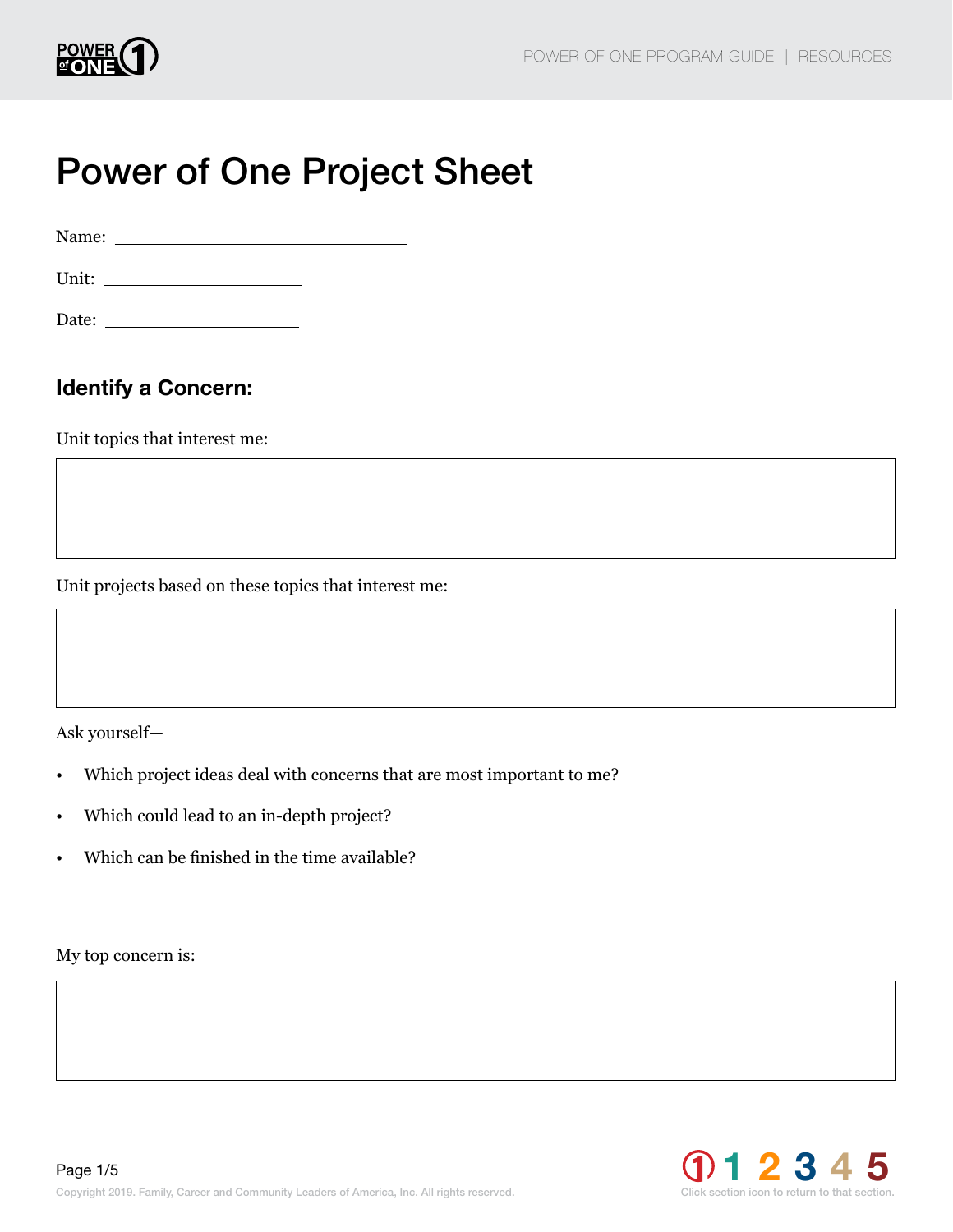

### Set a Goal

Here's what I hope to accomplish:

Now that you've identified your top concern and what you hope to accomplish, set a SMART goal to guide your project. Remember, SMART goals are specific, measurable, attainable, realistic, and timely.

My SMART goal:

## Form a Plan

Outline the specifics of your plan:

Who:

What:

When:

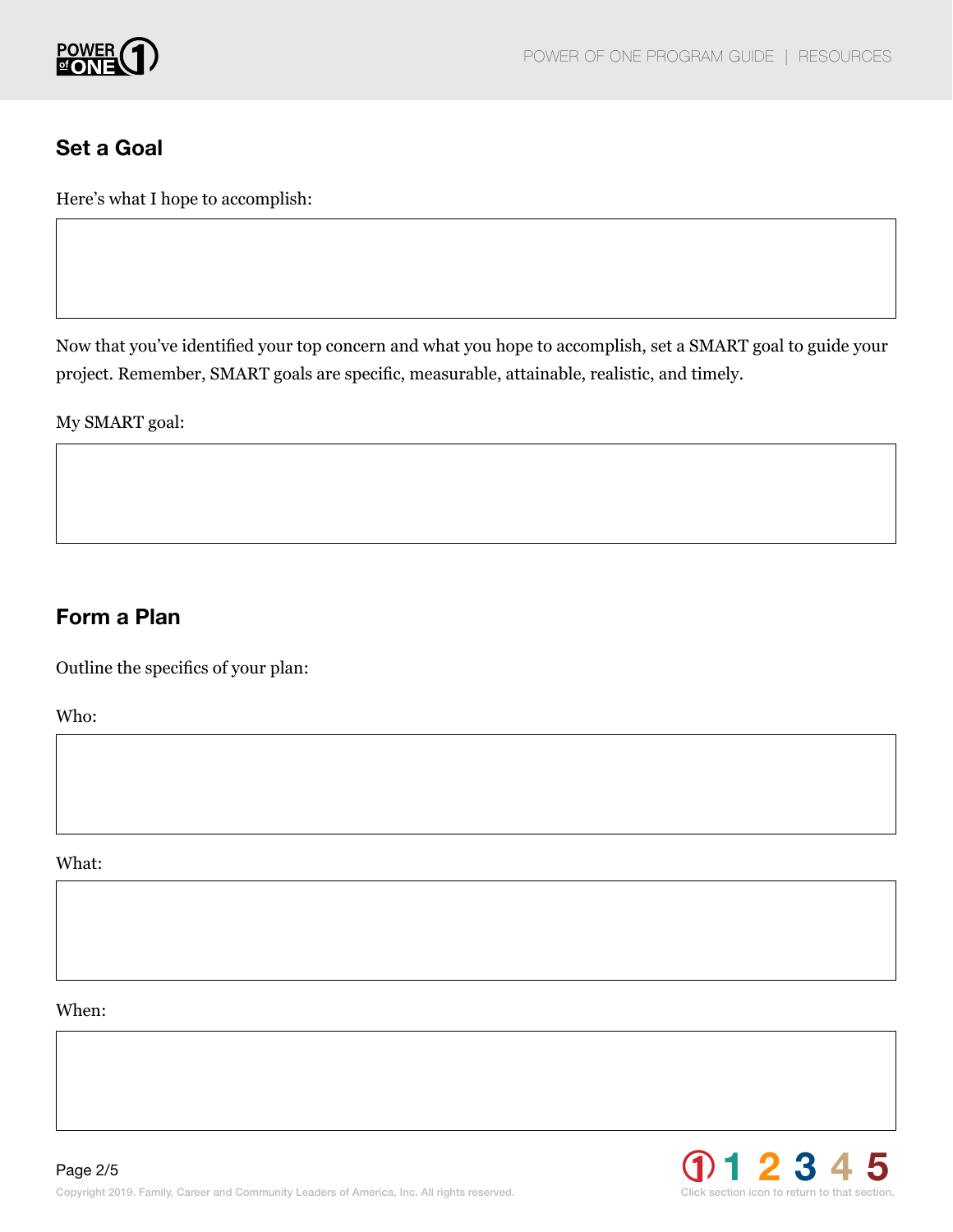

Where:

#### How:

Resources: Attach a separate sheet listing people, publications, and community agencies that can help you with your project.

### Project Checklist

Share this checklist with your adviser and/or evaluation team before starting your project.

- Is the goal realistic for the available time? ❑ yes ❑ no
- Is it an in-depth project? ❑ yes ❑ no
- Is the project related to the unit topic? ❑ yes ❑ no
- Is the member assuming full responsibility for the project? ❑ yes ❑ no
- Is the project plan complete and clearly stated? ❑ yes ❑ no
- Will the project be the work of one individual? ❑ yes ❑ no
- Are the planned activities meaningful and significant to the project? ❑ yes ❑ no

Answers to all questions should be "yes" for member to proceed.

#### Revisions suggested:

Adviser Signature \_\_\_\_\_\_\_\_\_\_\_\_\_\_\_\_ Date \_\_\_\_\_\_\_\_\_\_\_\_\_\_\_\_\_\_\_\_\_\_\_\_

Page 3/5

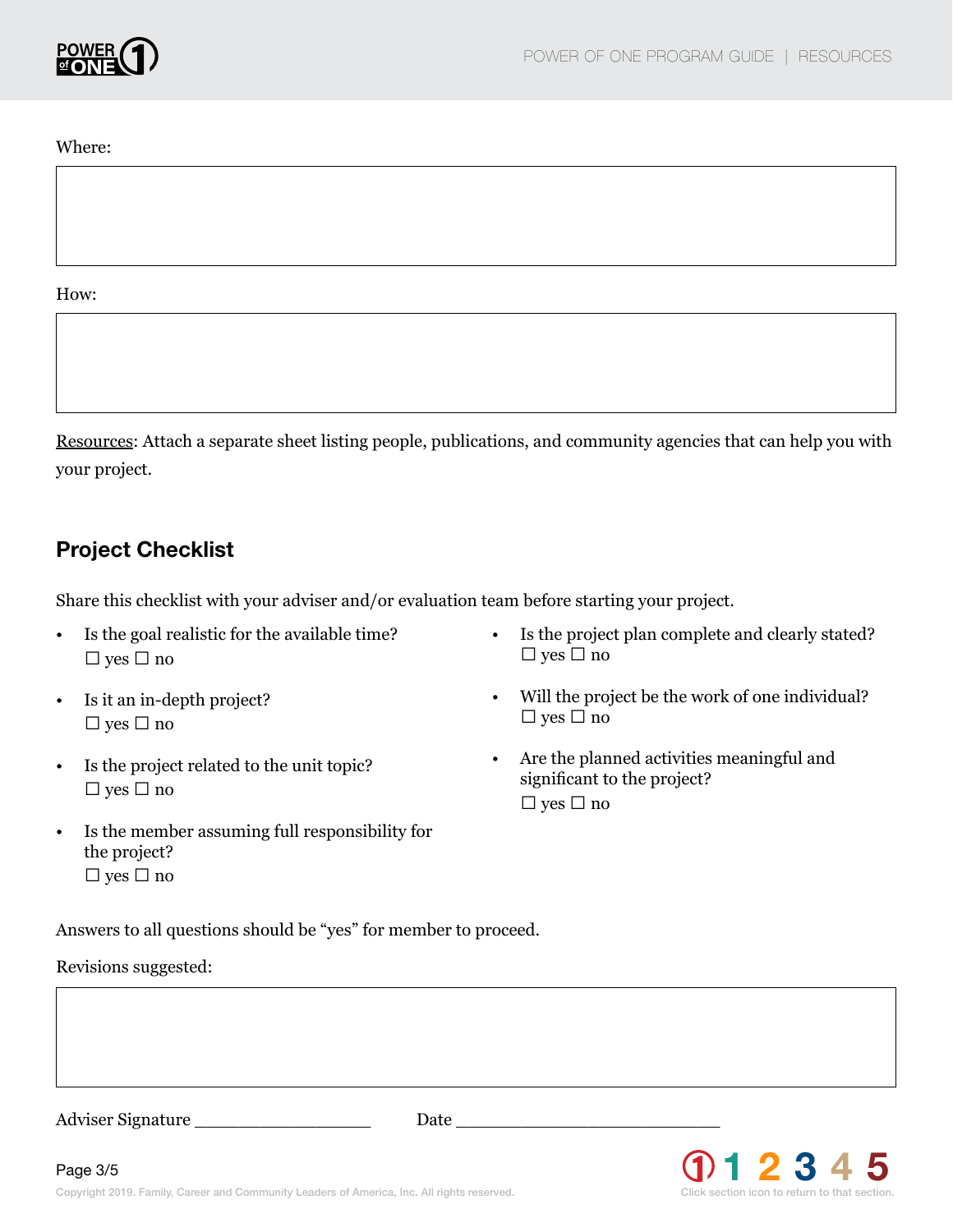

## Act

Here's what I accomplished:

# Follow Up

Here's what I learned:

What were the most successful parts of your project?

What would you change if you repeated the project?